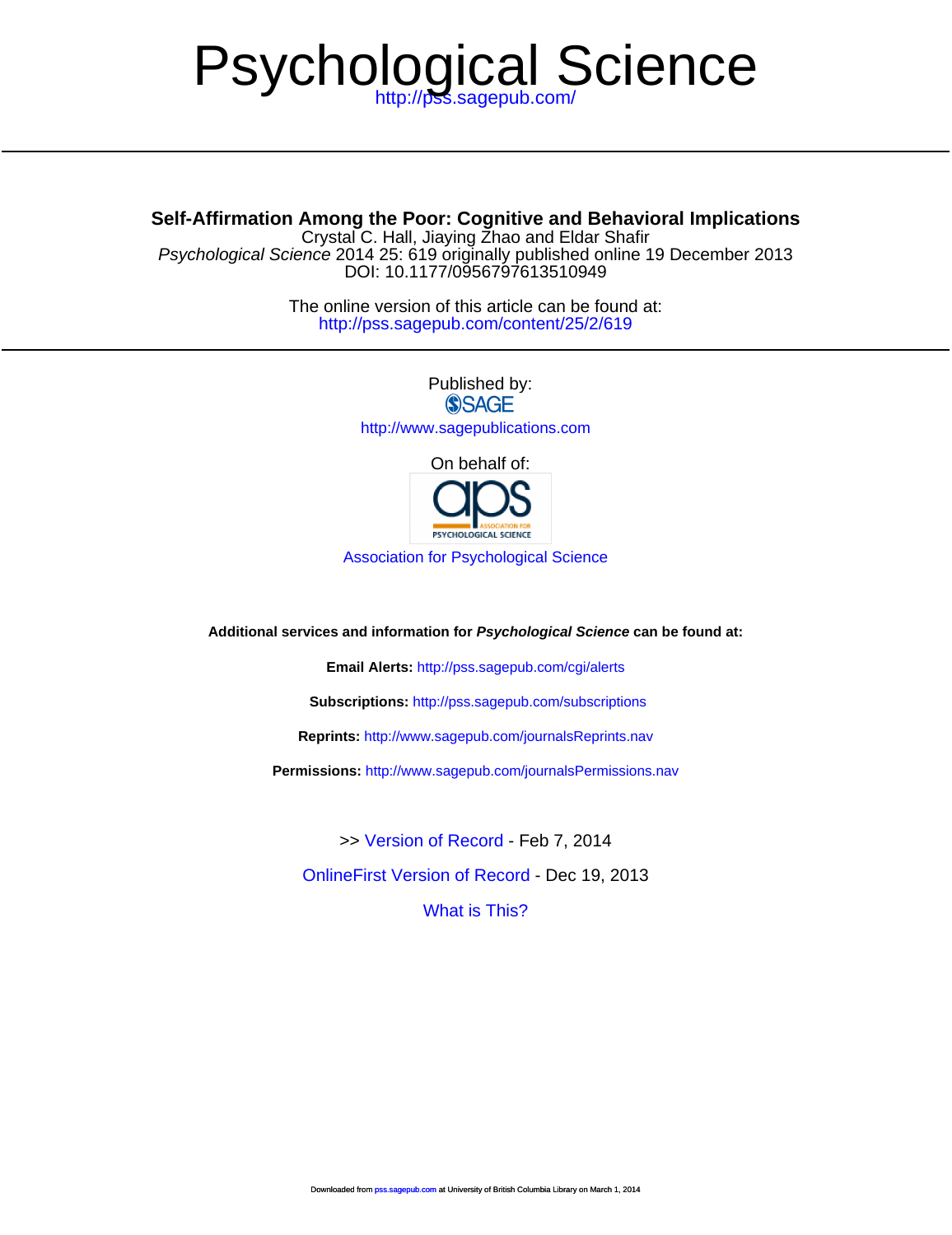

# Self-Affirmation Among the Poor: Cognitive and Behavioral Implications

### Crystal C. Hall<sup>1</sup>, Jiaying Zhao<sup>2,3</sup>, and Eldar Shafir<sup>4,5</sup>

<sup>1</sup>Evans School of Public Affairs, University of Washington; <sup>2</sup>Department of Psychology, University of British Columbia; <sup>3</sup>Institute for Resources, Environment and Sustainability, University of British Columbia; <sup>4</sup>Department of Psychology, Princeton University and <sup>5</sup>Woodrow Wilson School of Public and International Affairs, Princeton University

Psychological Science 2014, Vol. 25(2) 619–625 © The Author(s) 2013 Reprints and permissions: sagepub.com/journalsPermissions.nav DOI: 10.1177/0956797613510949 pss.sagepub.com



#### Abstract

The poor are universally stigmatized. The stigma of poverty includes being perceived as incompetent and feeling shunned and disrespected. It can lead to cognitive distancing, diminish cognitive performance, and cause the poor to forego beneficial programs. In the present research, we examined how self-affirmation can mitigate the stigma of poverty through randomized field experiments involving low-income individuals at an inner-city soup kitchen. Because of low literacy levels, we used an oral rather than written affirmation procedure, in which participants verbally described a personal experience that made them feel successful or proud. Compared with nonaffirmed participants, affirmed individuals exhibited better executive control, higher fluid intelligence, and a greater willingness to avail themselves of benefits programs. The effects were not driven by elevated positive mood, and the same intervention did not affect the performance of wealthy participants. The findings suggest that self-affirmation can improve the cognitive performance and decisions of the poor, and it may have important policy implications.

#### Keywords

self-affirmation, fluid intelligence, executive control, behavioral intervention, benefits take-up, poverty, intervention, stereotyped attitudes, policy making, cognition(s)

Received 6/27/12; Revision accepted 8/23/13

The stigma of poverty can be all-encompassing. Research shows that low-income individuals suffer from the stigma and stereotyping associated with being poor: They are scorned, perceived as incompetent, and disrespected (Fiske, 2011; Kerbo, 1976). The stigma of poverty includes the feeling of being viewed as a societal burden, lazy and unmotivated. Such stigma can lead to cognitive distancing (Reutter et al., 2009), and it can cause the poor to underperform cognitively (Mani, Mullainathan, Shafir, & Zhao, 2013; Mullainathan & Shafir, 2013). Under the guise of what has come to be known as "welfare stigma" (Horan & Austin, 1974; Rogers-Dillon, 1995), it can also lead them to forego important benefits offered in the public (Bissett & Coussins, 1982) and nonprofit (Kissane, 2003) sectors. When striving to provide products and services that might help the poor, poverty advocates thus face the additional hurdle of the stigma and stereotype threats associated with living in poverty.

A prominent theoretical advance in the interpretation and manipulation of stigma and stereotype threat is selfaffirmation theory, which posits that people are motivated to sustain a sense of self-worth and integrity (Steele, 1988). When self-worth is threatened—when certain products or services prove stigmatizing or intimidating, for example, or when members of a stigmatized group perform well in stereotype-relevant domains (e.g., when African American students show good performance in classrooms, where stereotypes suggest that they do less well)—defensive responding and concerns about being judged according to stereotypes, along with efforts to suppress negative thoughts and emotions in the service of self-regulation, are presumed to consume executive resources (Schmader, Johns, & Forbes, 2008) and can disrupt performance (Spencer, Steele, & Quinn, 1999; Steele, 1997). In a test presented to older adults, for example, the stereotypical threat of having impaired memory caused a transitory reduction in executive-control resources (Mazerolle,

#### Corresponding Author:

[Crystal C. H](http://pss.sagepub.com/)all, Evans School of Public Affairs, University of Washington, Parrington Hall, Box 353055, Seattle, WA 98195 E-mail: hallcc@uw.edu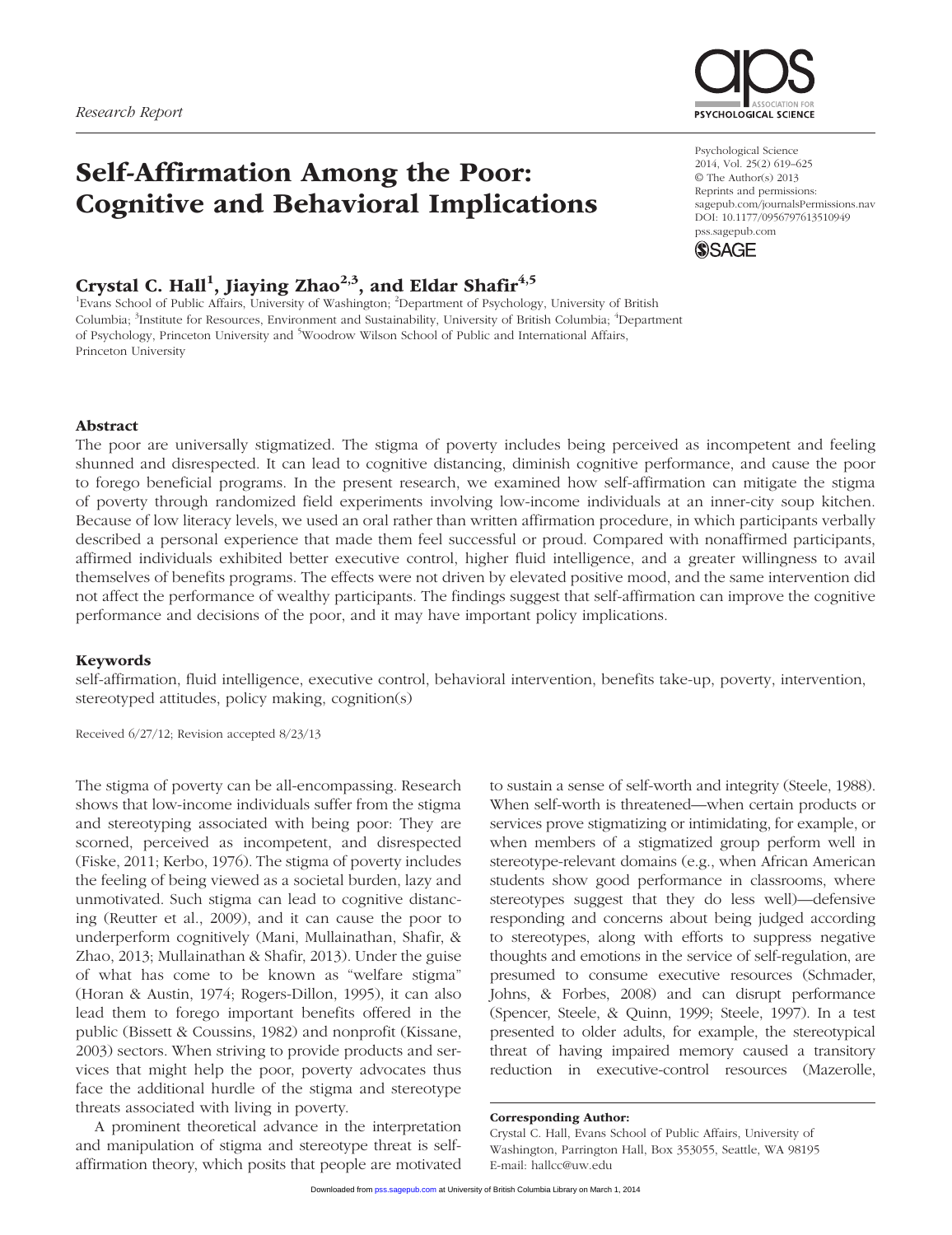Régner, Morisset, Rigalleau, & Huguet, 2012). In another study, a test purportedly measuring intellectual ability was found to diminish the performance of students of lower socioeconomic status in a manner similar to that observed with race or gender stereotypes (Croizet & Claire, 1998).

In contrast, when aspects of the self, even those unrelated to the threat, are affirmed (e.g., when people are led to consider other, positive self-aspects), the need to sustain one's sense of self-worth is met, and people respond less defensively to situations that otherwise would appear threatening (Aronson, Cohen, & Nail, 1999; Sherman & Cohen, 2006). One celebrated application used self-affirmation as an effective tool to reduce the racial achievement gap among middle school students (G. L. Cohen, Garcia, Apfel, & Master, 2006; G. L. Cohen, Garcia, Purdie-Vaughns, Apfel, & Brzustoski, 2009). In another study, self-affirmation was found to increase people's receptivity to potentially threatening healthrelated information (cf. Harris & Epton, 2010; Howell & Shepperd, 2012).

In the present experiments, we hypothesized that by reminding low-income individuals of important sources of self-worth and pride, self-affirmation would alleviate the psychological threat and distraction associated with the stigma of poverty, which often leads to poor cognitive performance and general disengagement. Instead, we expected self-affirmation to boost cognitive performance as well as facilitate taking advantage of options, such as benefit-program applications, that might otherwise seem threatening. To investigate this hypothesis, we conducted a series of randomized field experiments testing a novel self-affirmation intervention among poor American adults at an urban soup kitchen. Participants' cognitive performance was evaluated via two well-known tasks, and their receptivity to public benefits programs was measured. Self-affirmation manipulations have typically required participants to write about an important personal value (McQueen & Klein, 2006). Because of literacy limitations, we developed a novel oral intervention, in which participants were asked to describe verbally an experience of feeling successful and proud. We found that self-affirmation improved the cognitive performance of low-income participants and promoted their interest in social benefits programs. Affirmation did not improve the cognitive performance of wealthier participants. These experiments mark a novel exploration of self-affirmation as a means to address the stigma of poverty.

#### Experiment 1

We first examined the impact of self-affirmation on the cognitive performance of the poor. We predicted that a self-affirmation intervention would alleviate the psychological threat associated with the stigma of poverty, thereby improving performance.

#### *Participants*

Participants were clients at an urban New Jersey soup kitchen. The experiment was conducted during lunchtime service. Ninety-five adults initially participated, but 15 withdrew before completion of the experiment; their data were removed, leaving a total of 80 participants (38 female, 42 male; mean age = 41 years). Participants' average reported annual household income was \$8,000, well below the poverty line.

#### *Stimuli and procedure*

We used two tests to measure cognitive performance. The first was Raven's Standard Progressive Matrices, a universally accepted measure of fluid intelligence, the capacity to think logically independent of background knowledge (Engle, Tuholski, Laughlin, & Conway, 1999; Raven, 2000). Each matrix presents a sequence of shapes with one shape missing, and participants must choose the option that best fits in the missing space. Twelve matrices of appropriate difficulty (based on pilot studies with other people at the same soup kitchen) were used.

Our second measure was a test of cognitive control (Davidson, Amso, Anderson, & Diamond, 2006), the ability to adapt cognitively as rules change and goals conflict (J. D. Cohen, Dunbar, & McClelland, 1990; Norman & Shallice, 1986). Participants had to respond as quickly as possible to objects (hearts and flowers) appearing on either side of a screen—when a heart appeared, participants were to press a key on the same side as the heart; when a flower appeared, they were to press a key on the opposite side of the flower (contrary to their impulse to press the same-side key). Fluid intelligence and cognitive control are fundamental to many cognitive abilities, from attention and planning to remembering and self-control (see Mullainathan & Shafir, 2013).

Participants were informed that the experiment concerned people's everyday experiences and were randomly assigned to an affirmed condition or a neutral condition. Those in the affirmed intervention were asked to describe a personal experience that made them feel successful and proud; those in the neutral condition were asked to describe their daily meal routine. Participants were then left alone in a room to record their personal narratives into a tape recorder for at least 3 min. (See the Supplemental Material available online for details on procedure.)

#### *Results and discussion*

We computed accuracy on Raven's matrices and cognitive control tests in the affirmed and the neutral conditions (Fig. 1). Affirmed participants gave 68.2% correct [responses](http://pss.sagepub.com/) (*SD* = 19%) on Raven's matrices, compared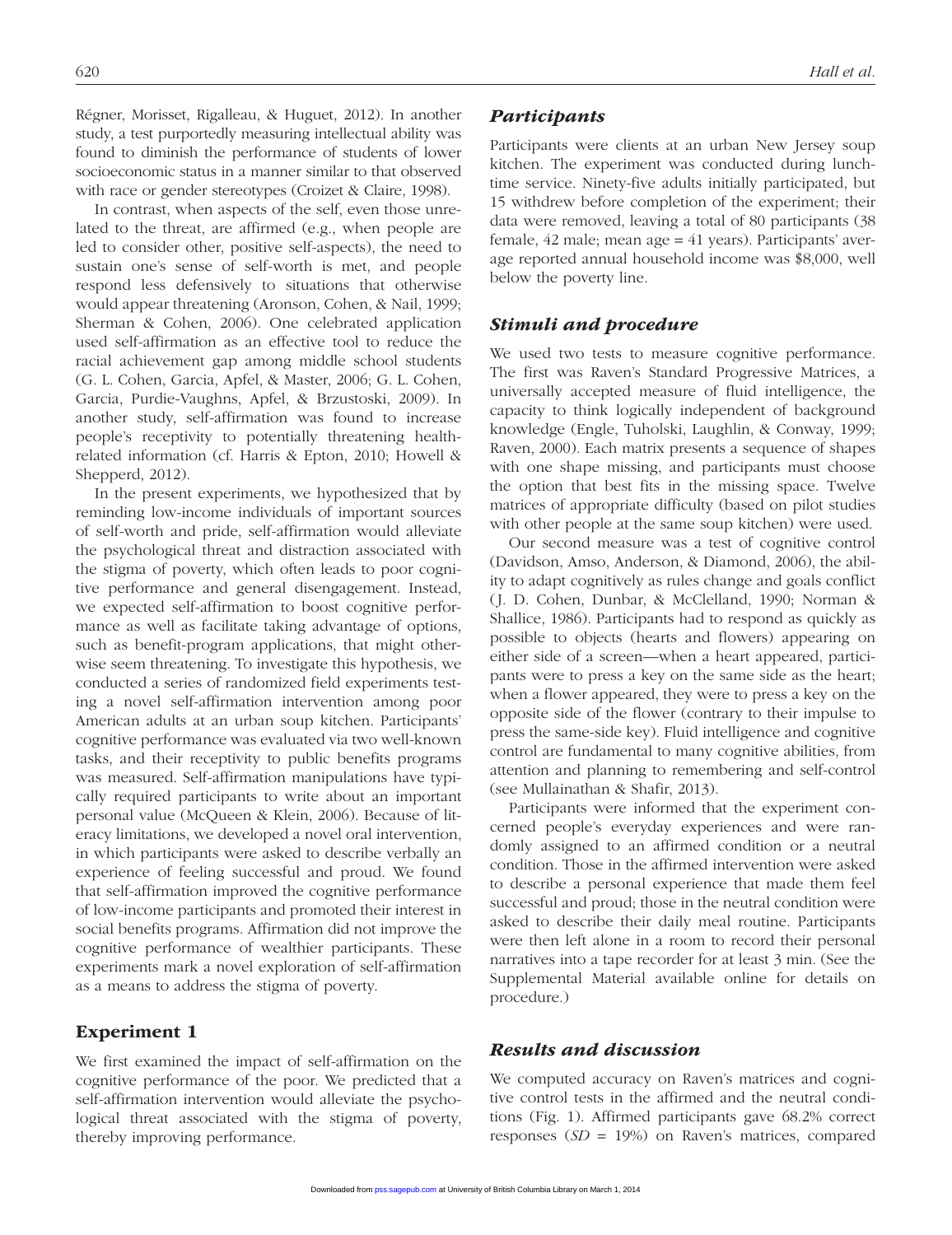

Fig. 1. Results from Experiment 1: mean proportion of correct responses on Raven's Standard Progressive Matrices (Raven, 2000) and a cognitive control task among low-income participants in the affirmed and neutral conditions. Error bars reflect ±1 *SEM*. Asterisks indicate a significant difference between conditions ( $p < .05$ ,  $*p < .01$ ).

with 53.0% correct (*SD* = 23%) among participants in the neutral condition, *t*(78) = 3.20, *p* < .01, *d* = 0.72. On the cognitive control task, affirmed participants were 85.1% accurate  $(SD = 16\%)$ , and participants in the neutral condition were 76.5% accurate (*SD* = 22%), *t*(78) = 2.01, *p* < .05,  $d = 0.45$ .<sup>1</sup> (Although roughly 70% of participants were African American, there was no statistical interaction, *p* > .80, between race and condition, consistent with other findings that poor stereotypes transcend race; Cuddy, Fiske, & Glick, 2007.) The observed effect of selfaffirmation on the cognitive performance of the poor was comparable in size to the difference in cognitive performance between an average 55-year-old and 45-year-old reported by Pontón and colleagues (1996).

#### Experiment 2a

Whereas our presumption was that self-affirmation helps reduce threat and distraction, an alternative explanation is that it induces a positive mood, which itself may improve cognitive performance. We ran a follow-up experiment to examine whether the effects of self-affirmation on cognitive performance could be attributed to positive mood.

#### *Participants*

A new group of 60 participants at the same soup kitchen (46 female, 14 male; mean age = 41.1 years) were randomly assigned to the affirmation intervention and to a positive-mood intervention.

#### *Stimuli and procedure*

The affirmation intervention was identical to that of Experiment 1. In the positive-mood condition, participants viewed funny videos, which an independent group of participants (from the same soup kitchen) had earlier rated high on a "funniness" scale. As a manipulation check, we asked participants to rate their mood on a 5-point scale before and after watching the videos. Participants indeed showed a significant increase in positive mood after viewing the videos (*M*s = 3.6 before and 4.45 after), *t*(34) = 5.77, *p* < .01, *d* = 0.97 (we used two separate videos, which had indistinguishable impacts on funniness ratings and cognitive performance). Following the affirmation or mood interventions, all participants completed the same Raven's matrices and cognitive control tests as in Experiment 1.

#### *Results and discussion*

Participants' responses to Raven's matrices in the affirmed condition were 66.4% correct (*SD* = 19%) on average, essentially replicating the accuracy rate observed in Experiment 1. Participants in the positive-mood condition, in contrast, averaged 54.7% correct (*SD* = 24%). This result was reliably worse than in the affirmed condition,  $t(58)$  = 2.10,  $p < .05$ ,  $d = 0.54$ , reliably worse than the average in the affirmed condition in Experiment 1,  $t(53) = 2.43$ ,  $p <$ .05, *d* = 0.62, and statistically indistinguishable from the average in the neutral condition of Experiment 1. In the cognitive control task, affirmed participants' average accuracy was 85.5% (*SD* = 17%), again essentially replicating the earlier experiment.

In contrast, average accuracy in the positive-mood condition was  $74.7\%$  (*SD* = 22%), which is reliably less accurate than in the affirmed condition,  $t(58) = 2.12$ ,  $p <$ .05, *d* = 0.55, reliably less accurate than in the affirmed condition in Experiment 1,  $t(53) = 2.14$ ,  $p < .05$ ,  $d = 0.54$ , and statistically indistinguishable from accuracy in the neutral condition of Experiment 1. The results are summarized in Figure 2. They suggest that self-affirmation's effects cannot be attributed to positive mood. Note, furthermore, that the neutral condition in Experiment 1, in which participants described their meal routine, could theoretically have highlighted the stigma. Replicating the results in the positive-mood condition without the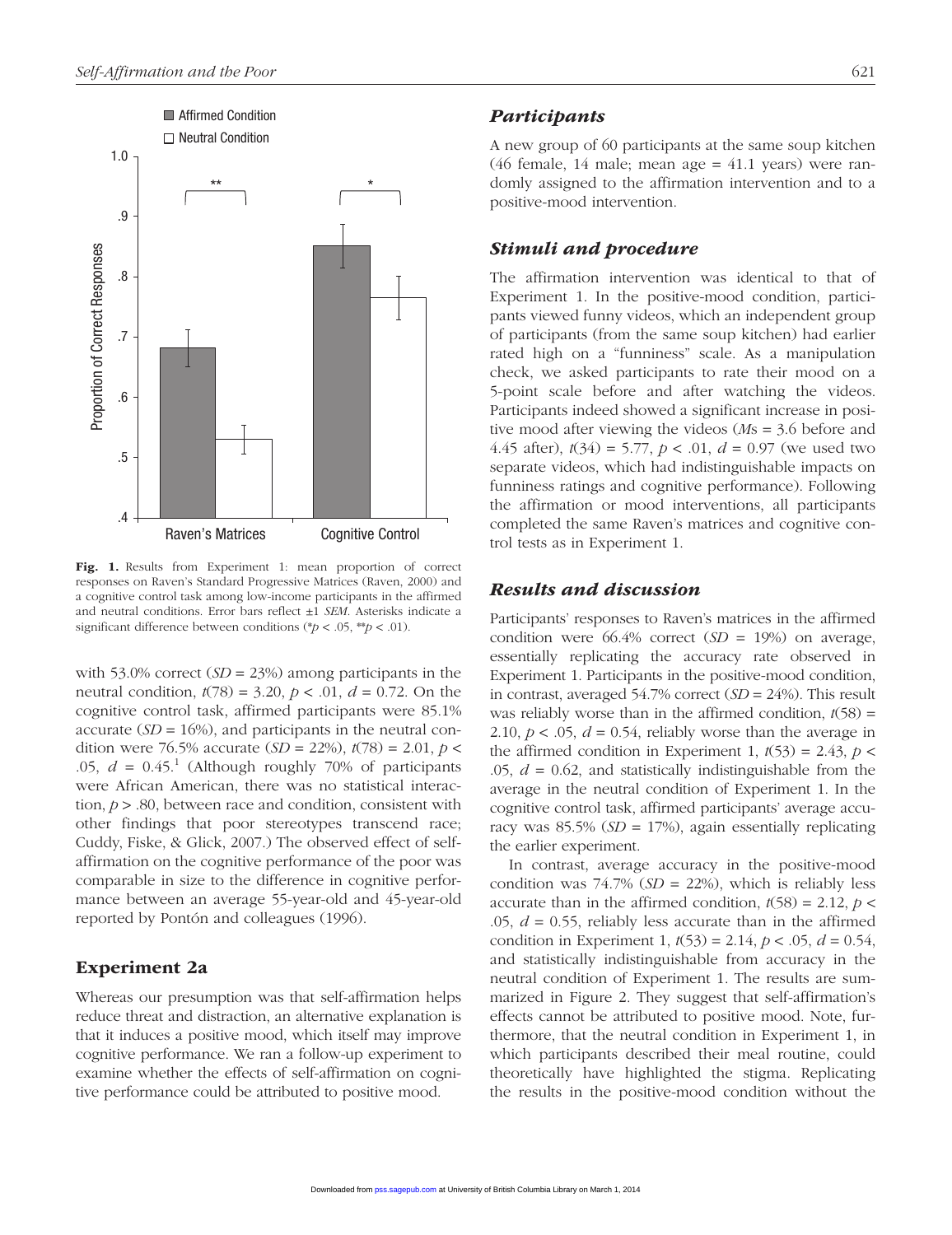

Fig. 2. Results from Experiment 2a: mean proportion of correct responses on Raven's Standard Progressive Matrices (Raven, 2000) and a cognitive control task among low-income participants in the affirmed and positive-mood conditions. Error bars reflect ±1 *SEM*. Asterisks indicate a significant difference between conditions (\**p* < .05).

potentially highlighted stigma eliminated this potential confound.

#### Experiment 2b

Even if the increase in performance was not mood related, perhaps some other factors, unrelated to stigma, served to boost cognitive performance following an affirmation manipulation. To explore this possibility, we replicated Experiment 1 with a group of high-income participants. If the effect of self-affirmation is to alleviate stigma, we should not expect the same cognitive improvement among high-income participants.

#### *Participants*

Sixty adults (32 female, 28 male) were recruited at the Princeton Public Library and were age-matched to those in Experiment 1. The average reported annual household income of these participants was \$94,800, substantially higher than the U.S. median household income.

#### *Stimuli and procedure*

The stimuli and procedure were identical to those in Experiment 1. Participants were randomly assigned to the affirmed condition ( $n = 30$ ) and to the neutral condition  $(n = 30)$ .

#### *Results and discussion*

Performance on Raven's matrices and the cognitive control task in the affirmed and neutral conditions was computed (Fig. 3). Affirmed participants averaged 85.3% correct (*SD* = 9%) responses on Raven's matrices, compared with 82.2% (*SD* = 16%) obtained by participants in the neutral condition,  $t(58) = 0.93$ ,  $p = 0.36$ ,  $d = 0.24$ . In the cognitive control task, average accuracy was 86.2% (*SD* = 14%) in the affirmed condition and  $86.0\%$  ( $SD = 15\%$ ) in the neutral condition,  $t(58) = 0.04$ ,  $p = .97$ ,  $d = 0.01$ . These differences were not reliable. Self-affirmation had no observable effect on the performance of high-income participants.

#### Experiment 3

The effects of poverty stigma are likely to reach beyond cognitive performance to effort and choice as well. In particular, the stigma of poverty has been identified as a factor impinging on people's participation in benefits programs (see, e.g., Currie, Grogger, Burtless, & Schoeni, 2001, for the role of stigma in participation in food stamp programs). The current experiment, conducted at



Fig. 3. Results from Experiment 2b: mean proportion of correct responses on Raven's Standard Progressive Matrices (Raven, 2000) and a cognitive control task among high-income participants in the affirmed and neutral conditions. Error bars reflect ±1 *SEM*.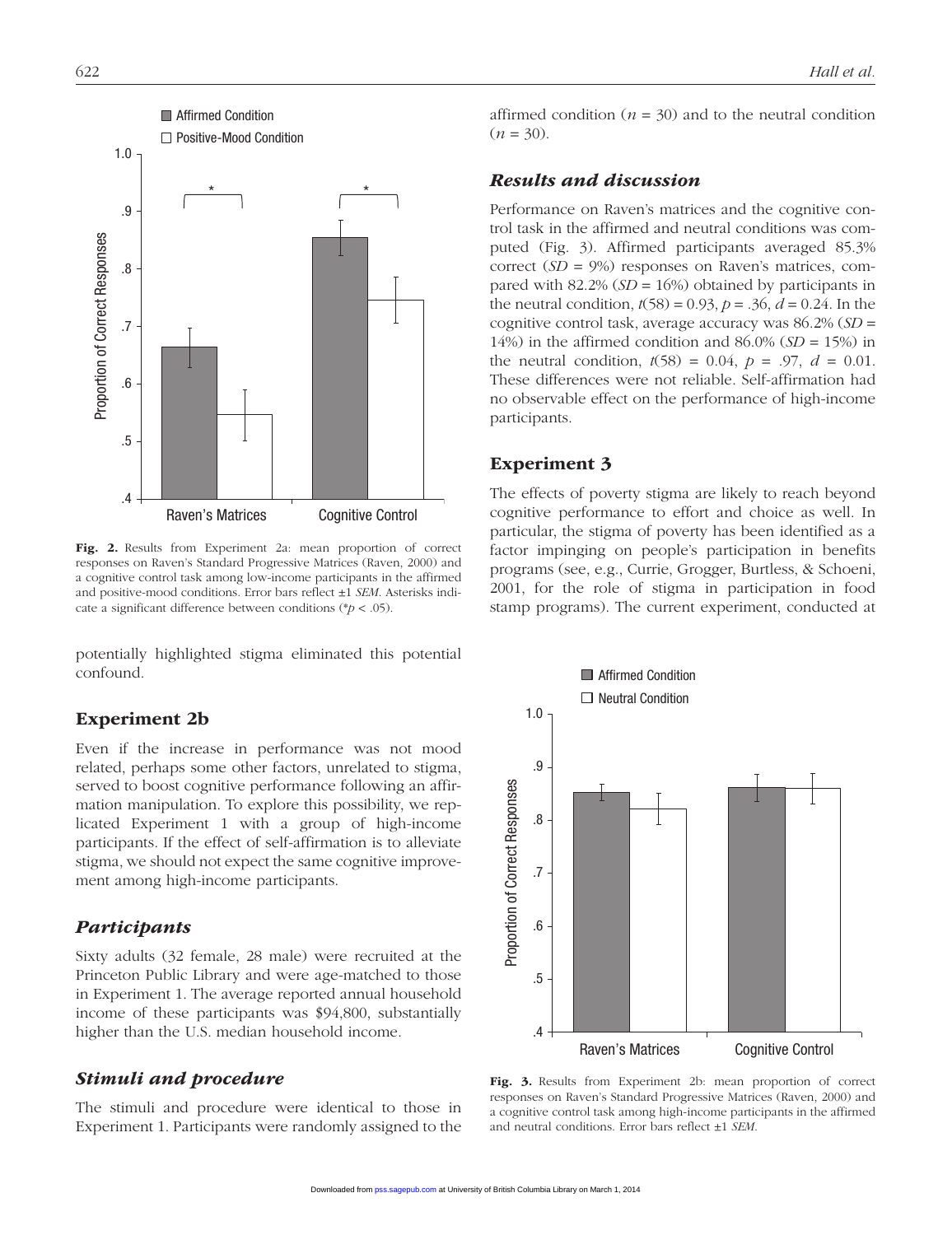the same soup kitchen as in Experiment 1, explored selfaffirmation as an intervention intended to increase benefits enrollment.

#### *Participants*

Fifty-four participants participated in the experiment; 6 withdrew before completion, and their data were removed, leaving a total of 48 participants.

#### *Stimuli and procedure*

Participants were randomly assigned to the same affirmation and neutral conditions described in Experiment 1. On completion of what they thought was the full experiment, participants were thanked and given a small remuneration. On their way out of the soup kitchen, participants passed in front of manned tables offering informational fliers regarding Earned Income Tax Credits (EITCs) and Volunteer Income Tax Assistance (VITA), two programs targeting the working poor, which many participants were eligible for but rarely enrolled in. An experimenter (blind to participant condition) recorded two behavioral measures: (a) whether or not each participant stopped to discuss the flier being offered and (b) whether or not the participant took a flier with them on departure. (See the Supplemental Material for more detail on the procedure.)

#### *Results and discussion*

As summarized in Figure 4, 58% of participants in the affirmed condition stopped to inquire about the benefits, compared with 40% in the neutral condition,  $\chi^2(1, N =$  $(48) = 1.33$ , n.s. Of those who stopped, 79% in the affirmation condition and only 36% in the neutral condition took a flier,  $\chi^2(1, N = 24) = 3.7, p = .05$ . Overall, 46% among those in the affirmation intervention took the flier compared with only 15% in the neutral condition (*p <* .01).

Previous research found that simple self-affirmation (e.g., a reminder of one's core values; Legault, Al-Khindi, & Inzlicht, 2012) was sufficient to reduce people's defensiveness against threatening information. Similarly, our affirmation intervention significantly increased participants' openness to information that might have otherwise appeared threatening (Bertrand, Mullainathan, & Shafir, 2006).

#### General Discussion

The conditions of the poor, and their ability to manage and possibly climb out of poverty, are at the center of society's economic and ethical concerns, and policy agenda. Behavioral research has recently been applied to policy-relevant challenges and has explored, among



Fig. 4. Results from Experiment 3: mean proportion of low-income participants in the affirmed and neutral conditions who stopped to inquire about benefits programs and who took a flier after stopping. The overall proportion of participants in each condition who took a flier is also shown.

other things, the remarkable potential of simple interventions to influence cognition and behavior (Shafir, 2012; Thaler & Sunstein, 2009). The poor, however, have received relatively little attention as part of this endeavor, despite the existence of clear candidate interventions that could increase their well-being.

It is worth noting that the working cognitive capacity tested in these experiments is part of what people rely on to solve problems, remember, focus attention, and even control their impulses, all activities that in the past the poor have been observed to do less well than those who are more affluent (see Mullainathan & Shafir, 2013, for further discussion). In the present experiments, we found that self-affirmation contributes more to fluid intelligence and cognitive control among the poor than it does among the rich. High-income participants showed no comparable gains, and no interaction was observed with participants' race. In addition, poor participants who self-affirmed were significantly more likely to avail themselves of information pertinent to social benefits offerings than their more affluent peers. All low-income participants were well below the poverty level and entitled to various social assistance programs. It is easy to imagine that availing themselves of such programs could have long-term and compounding benefits.

The findings suggest that behaviorally insightful interventions in contexts of stigma and threat can have a substantial impact on reasoning and decision making and, among other things, may reduce barriers to program participation. At the same time, more research is needed to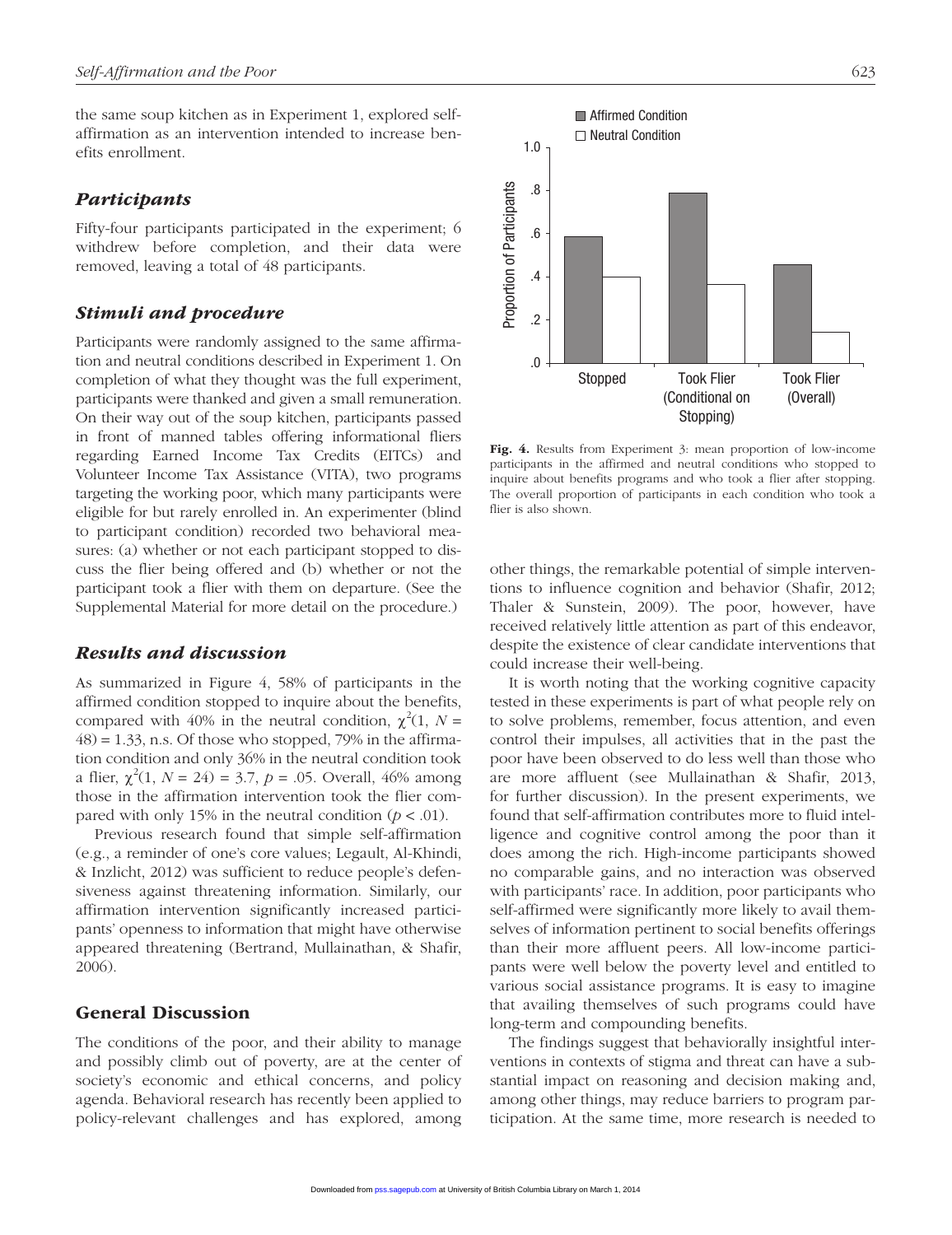ascertain the boundary conditions of such effects and the extent to which they can be scaled up. Previous affirmation interventions were presented in written format, whereas here we conducted them orally. Interventions of this kind can be quick and relatively nonintrusive. And although some (e.g., G. L. Cohen et al., 2009; Sherman et al., 2013) have been found to persist for years, it is possible that others, especially when brief and in unique settings, may linger only a short while and prove more effective in some contexts than in others. During one of our attempts at a similar oral affirmation procedure to promote savings among low-income participants who arrived for help with filling out their taxes, administrators were unable to sufficiently control the delay between intervention and enrollment decisions (possibly diluting the intervention's impact). We thus failed to observe the desired effects. Future research should explore issues of persistence and robustness, investigating where a welltimed intervention could have substantial impact at a low cost and on a large scale.

The salience of stigmatized identities may not always be obvious. In the present context, poverty represented a highly salient identity, possibly made all the more palpable by the interaction with researchers in the context of a soup kitchen. This may occur in other, similar settings, for example, in interactions with government workers at social welfare offices, but it may be less obvious at school or in the workplace. More generally, this research touches on the question of the role that poverty, as opposed to personal characteristics, plays in the behaviors of the poor. The context of poverty produces profound challenges—cognitive, social, and emotional—that can influence thought and perception and often lead the poor to exhibit suboptimal behaviors (Mani et al., 2013; Mullainathan & Shafir, 2013). Self-affirmation appears to help remove threatening and distracting thoughts, thereby producing better cognitive performance and increasing willingness to entertain otherwise stigmatizing benefits and services. It may help counteract the paradoxical effects of visits to social services providers, testing venues, or places of work, which may often elevate a stigma's salience, diminishing performance just when it is needed most.

#### Author Contributions

C. C. Hall, J. Zhao, and E. Shafir contributed equally to this work. All authors approved the final version of the manuscript for submission.

#### Declaration of Conflicting Interests

The authors declared that they had no conflicts of interest with respect to their authorship or the publication of this article.

#### Funding

The authors gratefully acknowledge support from the National Science Foundation (Award No. 0933497), the Guggenheim Foundation, and the Canadian Institute for Advanced Research.

#### Supplemental Material

[Additional supporting information may be found at http://pss](http://pss.sagepub.com/content/by/supplemental-data) .sagepub.com/content/by/supplemental-data

#### **Note**

1. The present analyses include all trials; a similar pattern—in which affirmed participants performed better than participants in the neutral condition—obtained when analysis was restricted to incompatible trials (i.e., trials with response conflict—those that required participants to press a key opposite to the symbol that appeared).

#### References

- Aronson, J., Cohen, G. L., & Nail, P. R. (1999). Self-affirmation theory: An update and appraisal. In E. Harmon-Jones & J. Mills (Eds.), *Cognitive dissonance: Progress on a pivotal theory in social psychology* (pp. 127–147). Washington, DC: American Psychological Association.
- Bertrand, M., Mullainathan, S., & Shafir, E. (2006). Behavioral economics and marketing in aid of decision making among the poor. *Journal of Public Policy & Marketing*, *25*, 8–23.
- Bissett, L., & Coussins, J. (1982). *Badge of poverty: A new look at the stigma attached to free school meals*. London, England: Child Poverty Action Group.
- Cohen, G. L., Garcia, J., Apfel, N., & Master, A. (2006). Reducing the racial achievement gap: A social-psychological intervention. *Science*, *313*, 1307–1310.
- Cohen, G. L., Garcia, J., Purdie-Vaughns, V., Apfel, N., & Brzustoski, P. (2009). Recursive processes in selfaffirmation: Intervening to close the minority achievement gap. *Science*, *324*, 400–403.
- Cohen, J. D., Dunbar, K., & McClelland, J. L. (1990). On the control of automatic processes: A parallel distributed processing account of the Stroop effect. *Psychological Review*, *97*, 332–361.
- Croizet, J., & Claire, T. (1998). Extending the concept of stereotype threat to social class: The intellectual underperformance of students from low socioeconomic backgrounds. *Personality and Social Psychology Bulletin*, *24*, 588–594.
- Cuddy, A. J. C., Fiske, S. T., & Glick, P. (2007). The BIAS map: Behaviors from intergroup affect and stereotypes. *Journal of Personality and Social Psychology*, *92*, 631–648.
- Currie, J., Grogger, J., Burtless, G., & Schoeni, R. F. (2001). Explaining recent declines in food stamp program participation. In W. G. Gale & J. R. Pack, *Brookings-Wharton Papers on Urban Affairs* (pp. 203–244). Washington, DC: Brookings Institution Press.
- Davidson, M. C., Amso, D., Anderson, L. C., & Diamond, A. (2006). Development of cognitive control and executive functions from 4 to 13 years: Evidence from manipulations of